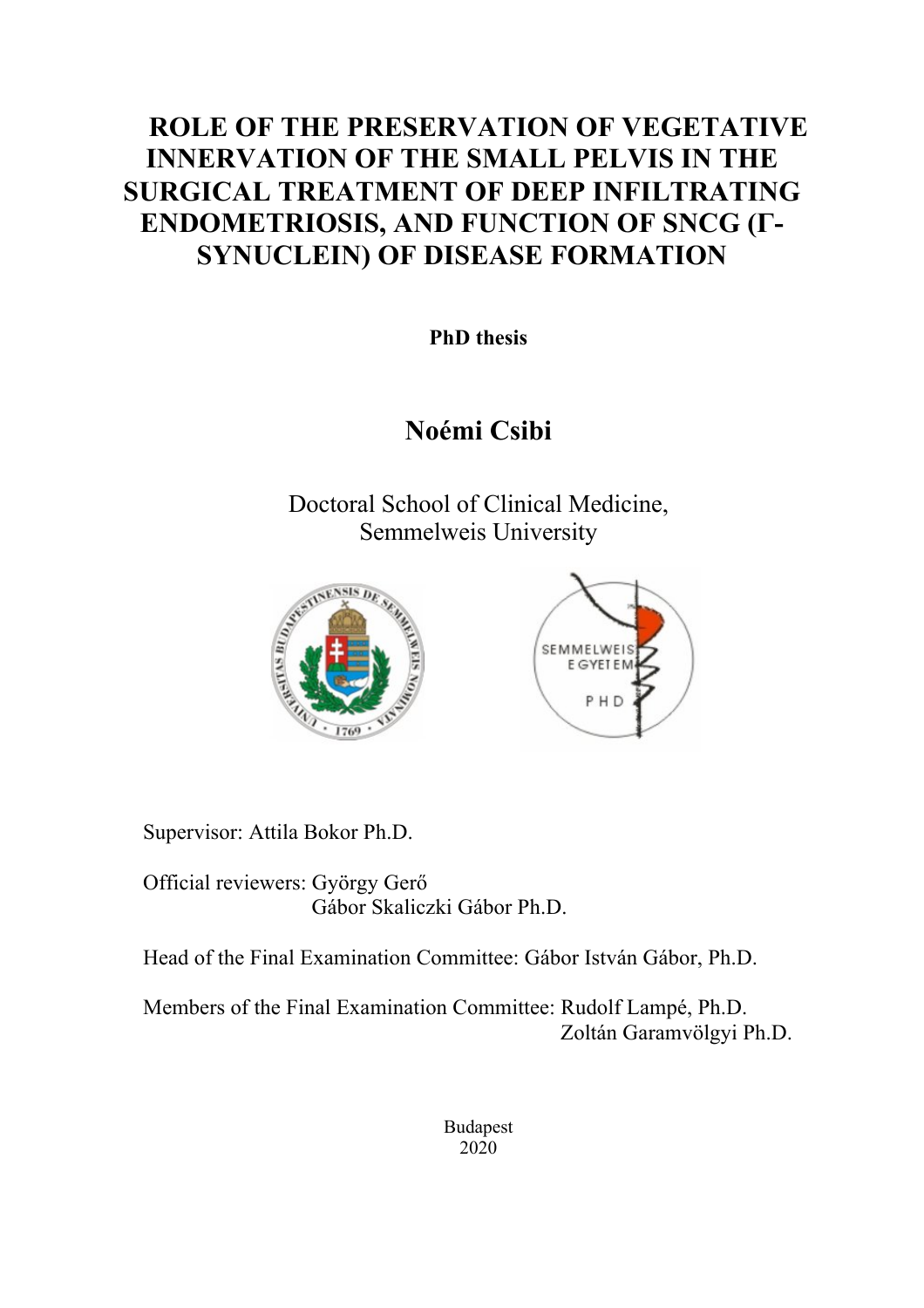## 1. Introduction

#### 1.1. Pathogenesis of endometriosis

The topic of the pathogenesis of endometriosis is a question of abundant reasearch even today. In order to explain the origin of the disease many hypotheses have been brought to light, of which Sampson's theory of retrograde menstruation is the most widely known explaining peritoneal endometriosis. Furthermore, to understand different phenotypes of the disease other, non-endometirial hypotheses were born in the last decades, such as the metaplasia, the induction theories, the impact of Muller remnants, the metastatis, the problems with embryonal development as a cause and also the stem cell theory wich all are aiming to explain the pathogenesis of endometriosis.

Based ont he research on the pathogenesis of endometriosis genetic predisposition, environmental factors and eating habits can all have on impact on the development of the disease. Changes in the hormonal environment of the small pelvis leading to hyperestrogenaemia and progesterone resistance, elevation of the white blood cell count in the peritoneal fluid containing citokines and growth factors as well, increased oxidative stress, the abundance of proangiogenic molecules and the dominance of remodelling, and also, the changes of the immune system all can participate in the appearance of the disease.

### 1.2. The  $\gamma$ -synuclein

The  $\gamma$ -synuclein (SNCG, breast cancer-specific protein-1) is a member of the synuclein protein family. It is a 13kDa molecular weight oncogenic and chaperone protein that contains 123 aminoacids. Under physiological circumstances it is present in the retina, the ophactory epithelium, the peripherial nervous system, the primary sensory neurones, the sympathetic and motoneurones, the cardiac and skeletal muscles, the pancreas, the liver and the endometrium. Its physiological function in unknown.

According to the literature, due to its impact on cellular proliferation, hormone-dependent signalling, angiogenesis and remodelling it might have a role in the pathogenesis of different, gynecological and non-gynecological malignancies.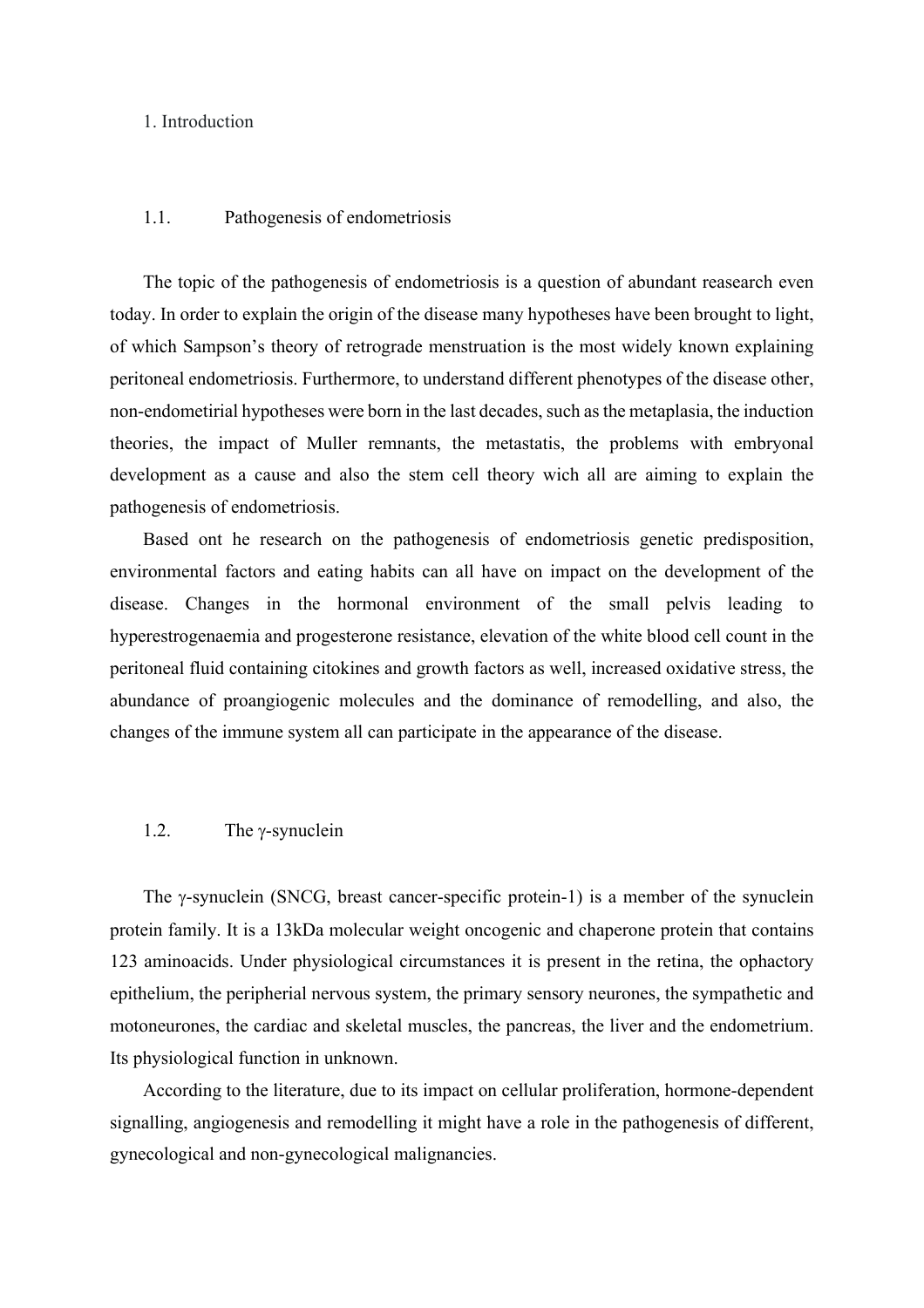Since these processes listed previously might play a role in the pathogenesis of endometriosis as well, scientists have proposed the impact of SNCG on the pathogenesis of endometriosis, too. In human ovarian endometriosis histological samples SNCG expression was shown to be higher compared to its expression in eutopic endometrium. In an endometriosis animal model, after the administration of a  $\gamma$ -synuclein-inhibitor endometriosis leasions shrunk and their vascularisation tended to decrease as well. However, the data ont he relationship between SNCG and the pathogenesis of endometriosis is limited for now.

#### 1.3. Treatment of endometriosis

Treatment of endometriosis in individual, the choice of therapy is based on the age of the patient, her desire to concieve and her symptoms. Since up till now the definitive diagnosis of endometriosis requires surgery and the accuraccy of imaging modalities is limited, in western Europe and in the US an average of 8 to 12 years pass between the first symptom and the definitive diagnosis. This leads to rather advanced disease at the time of surgery in rather high percentage of patients. Besides the general complications linked to surgery, the chances of nerve infiltration by endometriosis and also, iatrogenic nerve damage due to surgery – both leading to autonomic dysfunction – need to be taking under consideration when consulting the patient. In order to decrease the chances of complications and to optimize the their postoperative quality of life, nerve-sparing surgical approach has been introduced.

The goal of nerve-sparing surgery is to preserve the superior hypogastric plexus, the hypogastric nerves and the inferior hypogastric plexus, by which postoperative vegetative functions such as passing stool, urination and sexual functions should be preserved as much as possible. By extending our knowledge on the localization and function of autonomic nerves and plexuses and lowering the radicality of our surgeries out goal in therapy is not only the treatment of pain and infertility but ensuring the best possible postoperative vegetative function and quality of life of our patients.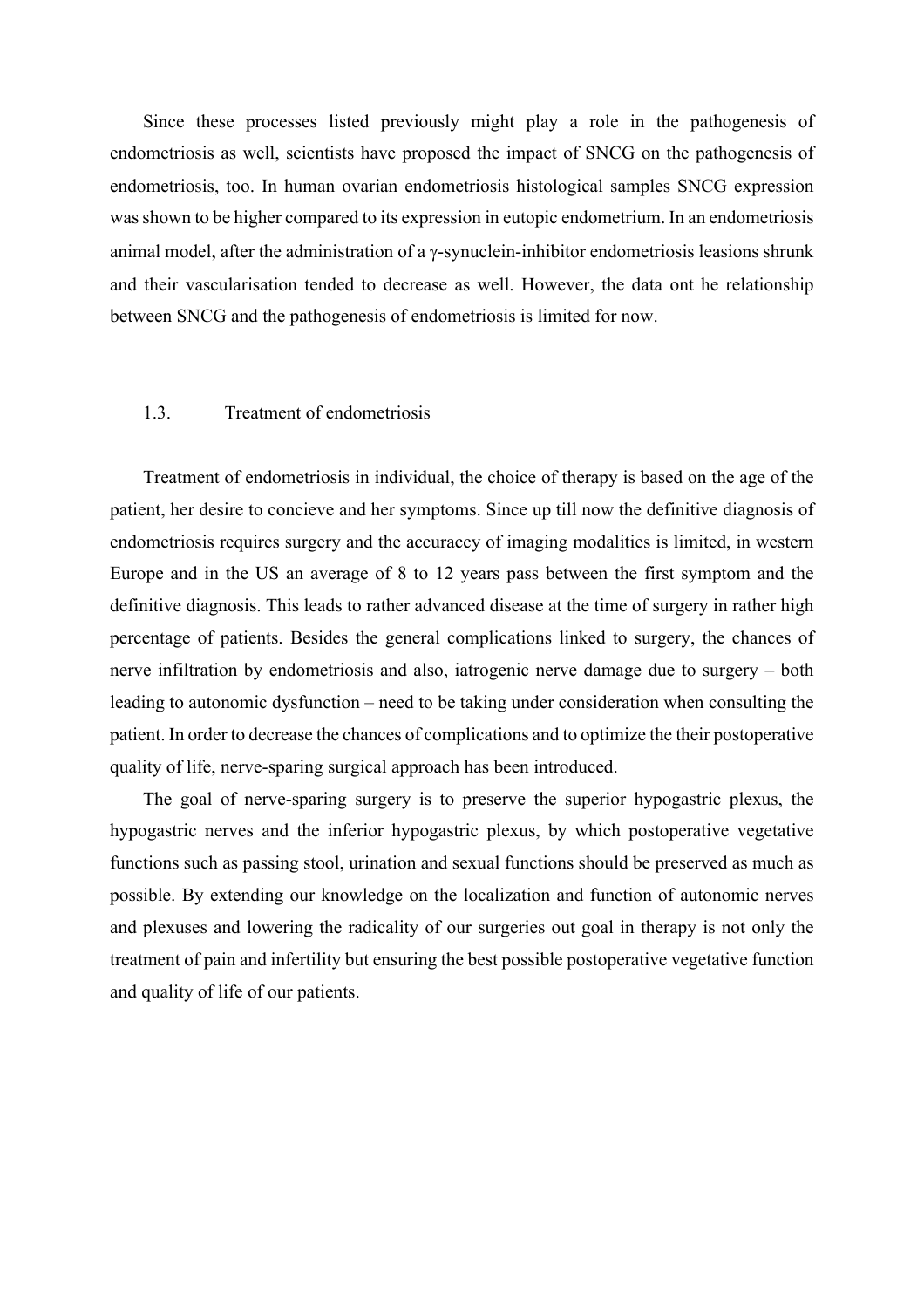# 2. Objective

1. Based on the previous data on the biological effect of SNCG we proposed to examine the role of y-synuclein on the pathogenesis and progression of endometriosis. Our goal was to ascertain the presence and concentration of SNCG in the peritoneal fluid and plasma of patients with endometriosis and healthy controls.

2. Furthermore, we proposed to examine the postoperative vegetative bladder function of the first 50 patients who underwent nerve-sparing laparoscopic surgery for deep infiltrating endometriosis.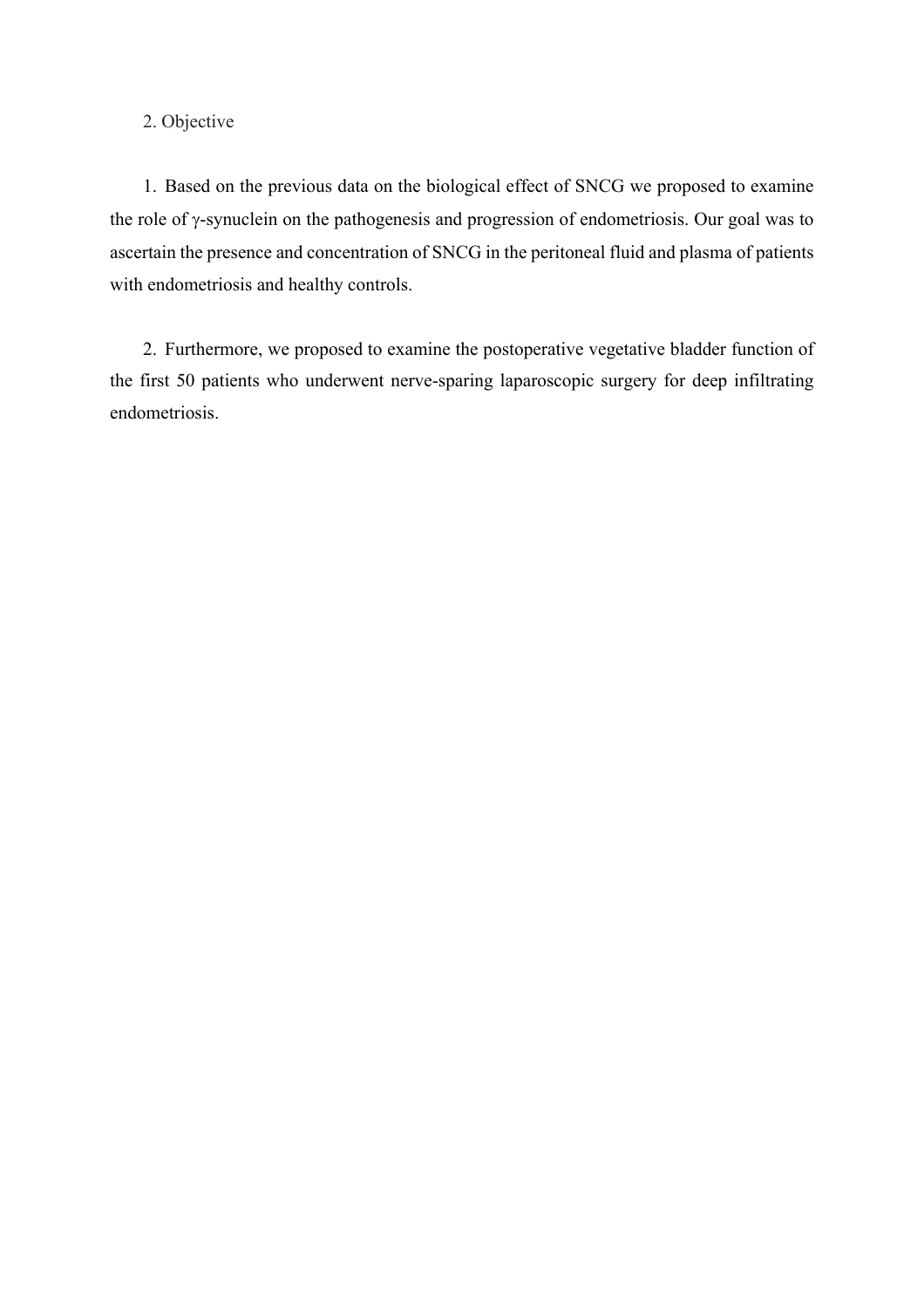#### 3. Matherials and methods

#### 3.1. Patients

Between January 2016 and December 2016, 45 patients awaiting laparoscopies were enrolled in our study. Based on the intraoperative findings patients were divided into three groups: the control group which did not show any sign of endometriosis during surgery, and patients with endometriosis were divided into two groups based on their rAFS scores (minimalmild and moderate-severe endometriosis groups). Preoperative hormonal treatment (oral contraceptives, dienogest, GnRH analogues) and presence of fibroids were our exclusion criteria.

For the protection of our human subjects, the study protocol was approved by the Institutional Ethical and Review Board of Semmelweis University in Budapest, Hungary. Informed consent was obtained from all of the patients before they were entered into this study (No: 143/2008).

#### 3.2. Detection of SNCG in the peritoneal fluid and plasma of our patients

In our study we collected plasma and peritoneal fluid of patients. Blood samples were obtained right before surgery, before the administration of any anaestethic drugs. Blood samples were centrifugated at 1811xg for 10 minutes at 4°C. Plasma samples were then stored at -80°C in our biobank. During the collection of peritoneal fluid special care was taken to avoid blood contamination. Our samples were centrifugated at 200xg for 10 minutes at room temperature and were also stored -80°C in our biobank. SNCG concentration of the samples were determined using ELISA (SEA939Hu, Cloud-Clone Corp., Houston, Texas, USA).

#### 3.3. Statistical analysis

Based on the results of Shapiro-Wilk test  $\gamma$ -synuclein showed normal distribution in the peritoneal fluid and not normal distribution in the plasma samples. Mann-Whitney U test was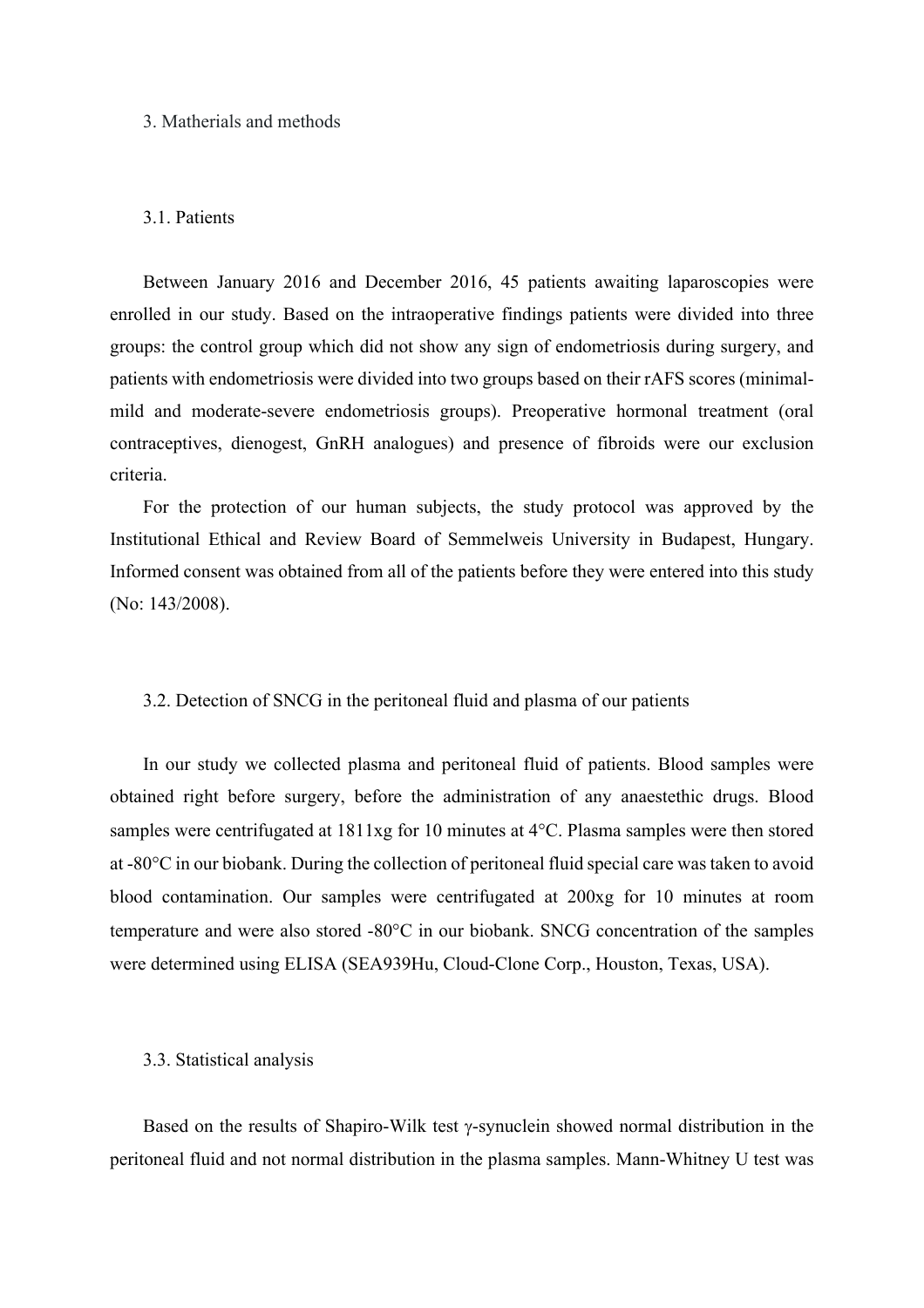used to compare SNCG levels. Results were considered statistically significant when p value < 0.05. For statistical examination Statistica 8.0 software was used.

## 3.4. Retrospective analysis of vegetative bladder function

Between March 31st 2004 and March 31st 2015, 50 nerve-sparing laparoscopic bowel resections were performed at our hospital. The retrospetive analysis on the vegetative bladder function was obtained on these patients. All surgeries and follow-up was performed by the surgeon himself. Anamnestic and surgical data was obtained using the IT system at our hospital.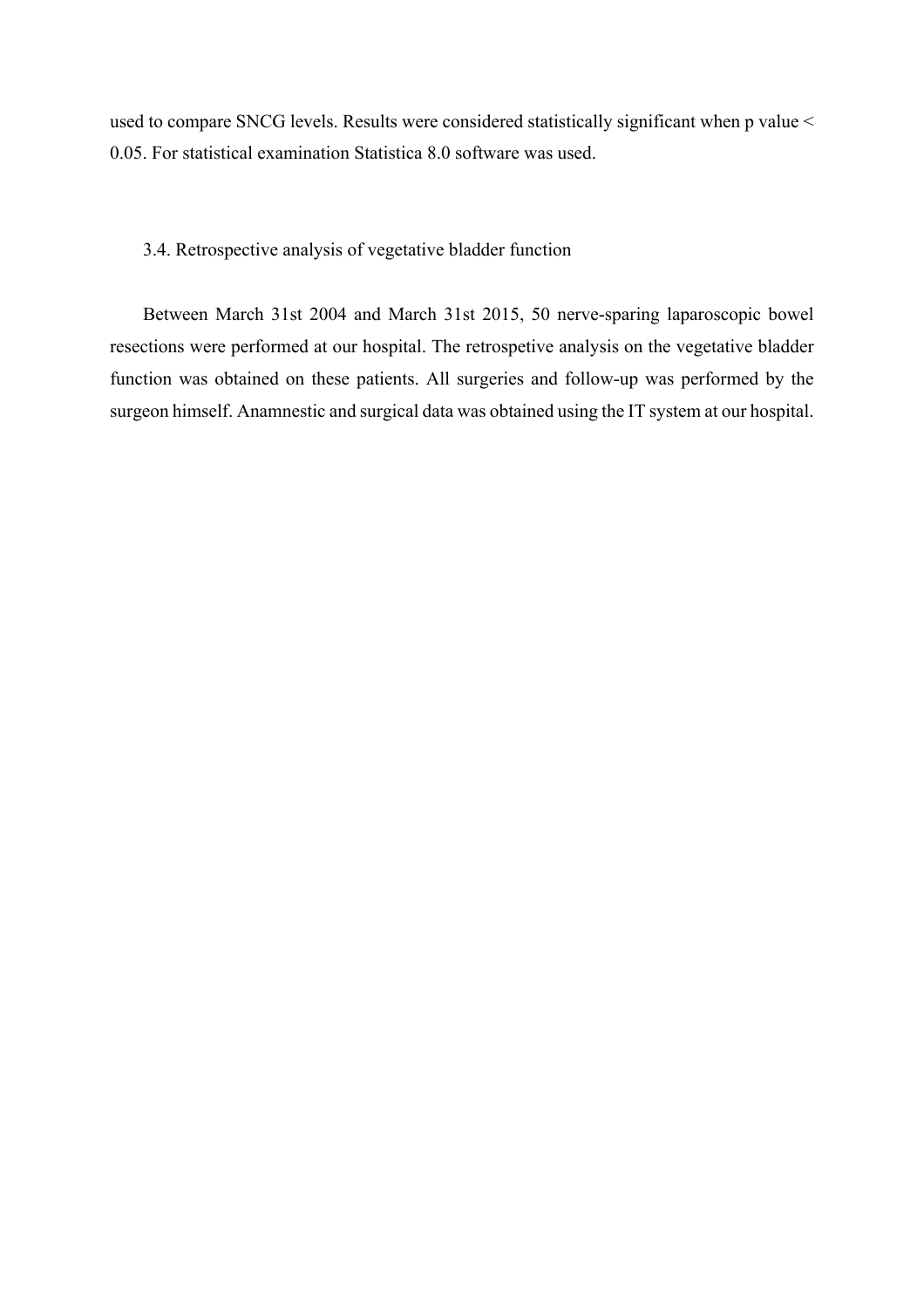# 4. Results

All of the patients who participated in our study were of reproductive age. Their age was  $31\pm9.5$ ,  $33\pm6$  and  $33\pm4$  years in control, minimal-mild and moderate-severe endometriosis groups. Regarding age, anamnestic data and BMI the three gropus of patients were comparable. The indication for surgery was infertility, ckronic pelvis pain, primary amenorrhoea and bleeding disorder. Statistical power was 0.98. Anamnestic data and symptoms of the patients is shown on Table 1.

|                                                 |               | <b>Stage I-II</b> | Stage III-   | p value  |
|-------------------------------------------------|---------------|-------------------|--------------|----------|
|                                                 | Control       |                   | IV           |          |
| Age (years, median)                             | $33.5(25 -$   | 33<br>$(27 -$     | $32(30-37)$  | 0.919    |
|                                                 | 36)           | 37.5)             |              |          |
| <b>BMI</b> ( $\text{kg/m}^2$ , median)          | 22.3          | $21.8$ $(20 -$    | 22.3 $(21 -$ | 0.482    |
| Gravidity $n$ $(\%)$                            | $(21.6 - 27)$ | 24)               | (23.9)       |          |
| 0 n $(\% )$                                     | 8(53)         | 10(67)            | 10(67)       | 0.68     |
| 1 or more n $(\% )$                             | 7(47)         | 5(33)             | 5(33)        | 0.68     |
| Previous surgery $n$ (%)                        |               |                   |              |          |
| Laparoscopy $n$ (%)                             | 3(20)         | 3(20)             | 4(27)        | 0.88     |
| Laparotomy $n$ (%)                              | 3(20)         | 2(13)             | 2(13)        | 0.84     |
| <b>Gynaecological symptoms</b>                  |               |                   |              |          |
| Infertility $n$ (%)                             | 2(13)         | 8(53)             | 4(27)        | 0.055    |
| Abnormal uterine bleeding n                     | 4(27)         | 1(7)              | 0(0)         | 0.054    |
| $(\%)$                                          |               |                   |              |          |
| Pelvic pain $n$ (%)                             | 7(47)         | 11(73)            | 14(93)       | 0.018    |
| <b>Classification</b><br><sub>of</sub>          |               |                   |              |          |
| endometriotic lesions                           |               |                   |              |          |
| No endometriosis n $(\%)$                       | 15(100)       | 0(0)              | 0(0)         |          |
| Superficial $n$ (%)                             | 0(0)          | 12(80)            | 15(100)      | < 0.0001 |
| Endometrioma n $(\%)$                           | 0(0)          | 1(6.7)            | 11(73.3)     |          |
| infiltrating<br>Deep<br>endometriosis n $(\% )$ | 0(0)          | 4(26.7)           | 12(80)       |          |

Table 1. Demographic and clinical data of the patients (BMI: body mass index).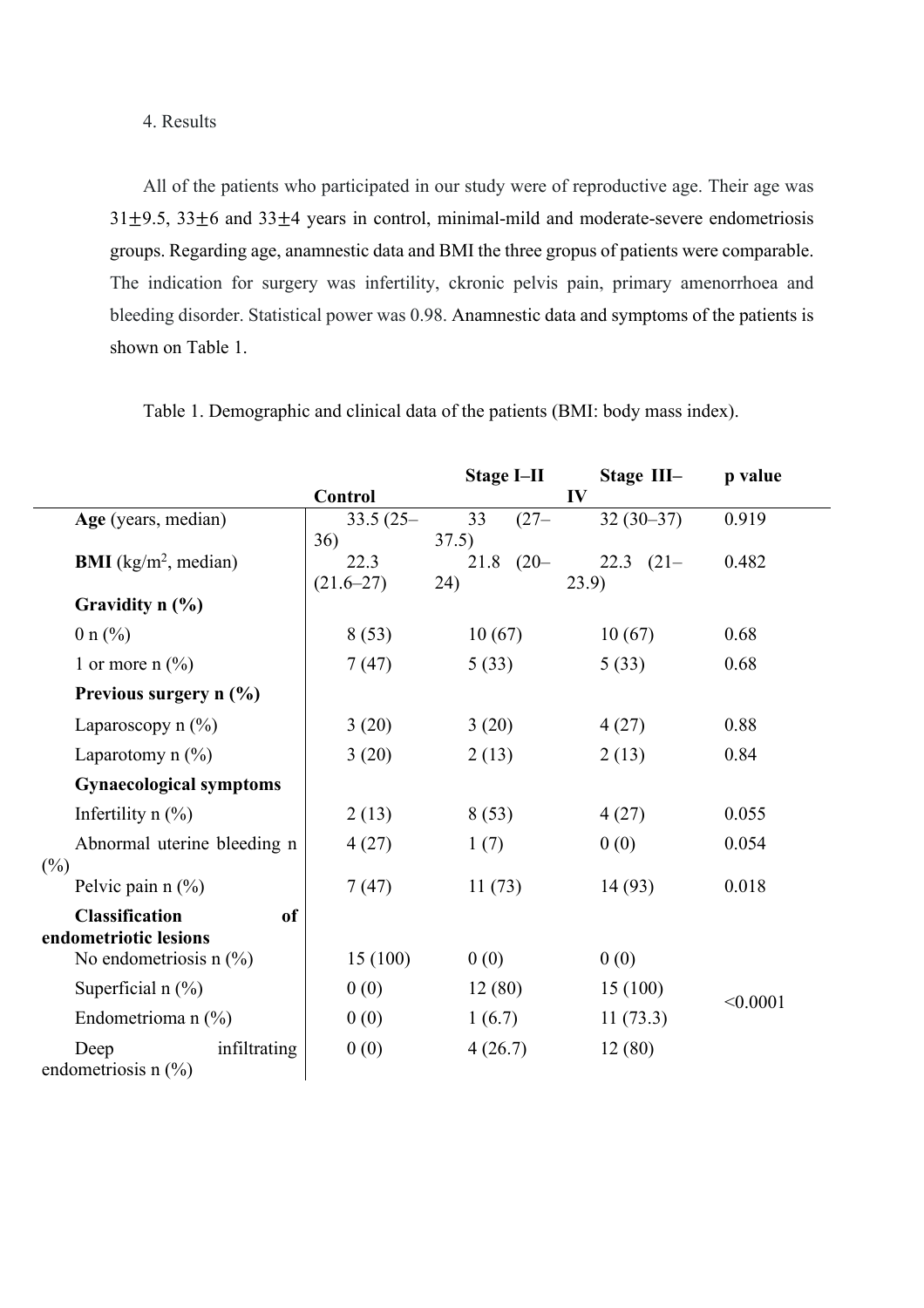Concentration of  $\gamma$ -synuclein was statistically significantly higher in the peritoneal fluid of patients with endometriosis compared to controls  $(p=0.04)$ . SNCG levels in the peritoneal fluid were 1.2-fold higher in case of endometriosis compared to patients free from the disease. Figure 1. shows the  $\gamma$ -synuclein levels in the peritoneal fluid in the study groups.



Figure 1. SNCG levels in the peritoneal fluid of control group and patients with endometriosis

Regarding the plasma SNCG levels no significal difference was shown between the study groups.  $\gamma$ -synuclein was present in 40% (6 patients) of the control, 26.7% (4 patients) of stage I-II and 13.5% (2 patients) of stage III-IV endometriosis groups. Figure 2. shows SNCG levels in the plasma in the study groups.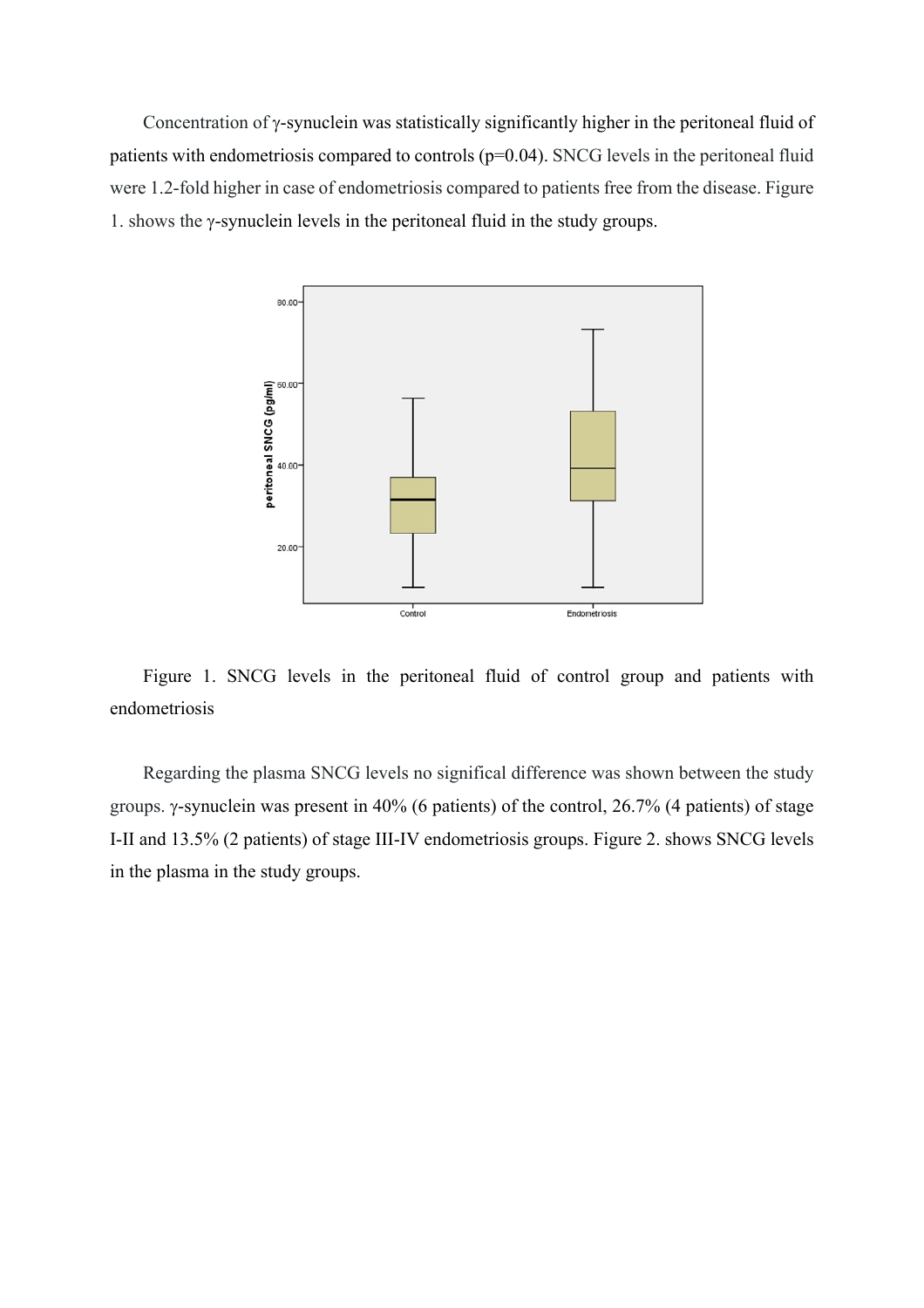

Figure 2. Plasma SNCG levels in the control gruop and in patients with endometriosis

When examining the peritoneal fluid SNCG levels we discovered that  $\gamma$ -synuclein was not only present in patients with endometriosis but in 100% of the control group as well. SNCG concentrations in the peritoneal fluid and plasma of different study groups are shown on Table 2.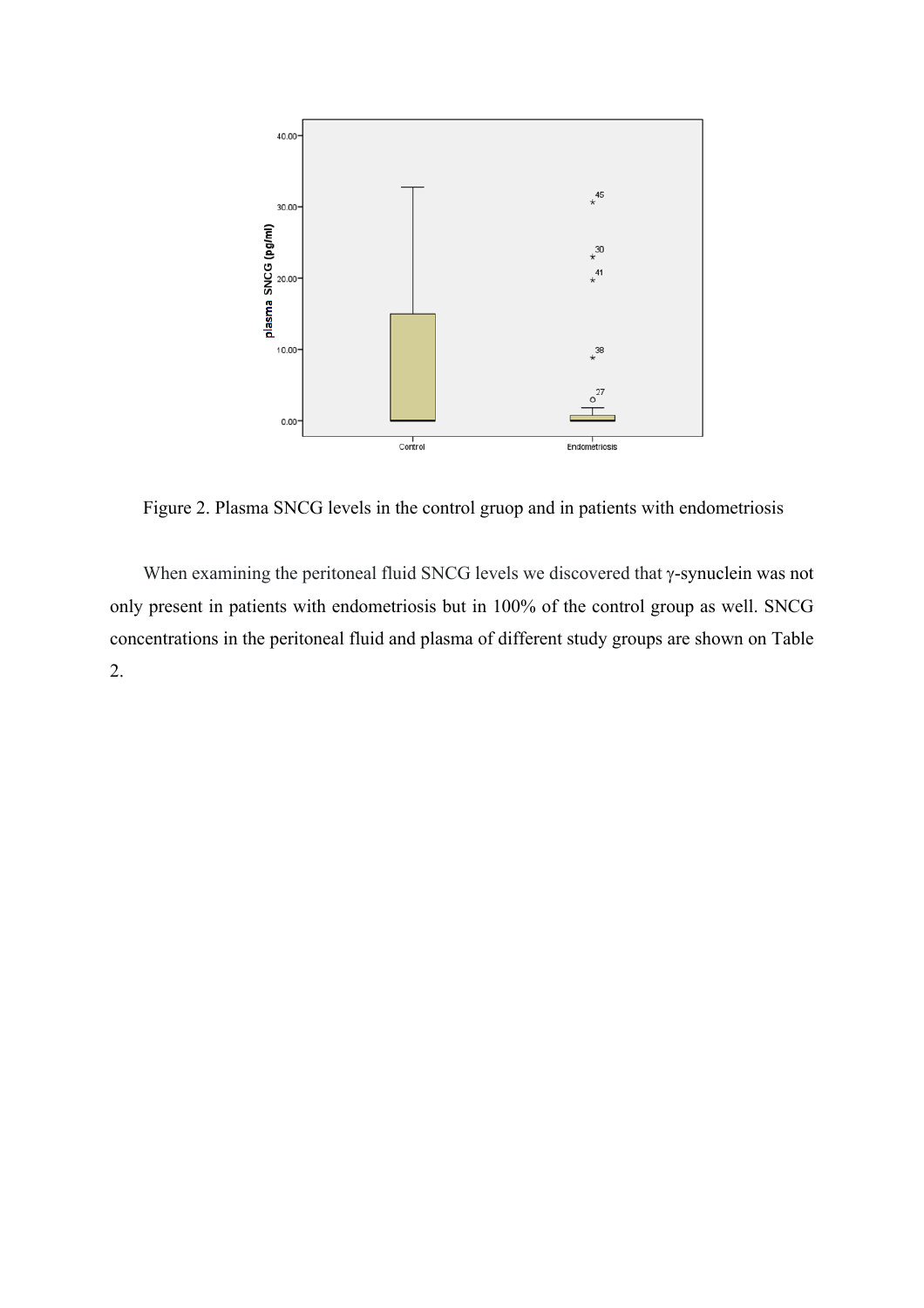Table 2. Revised American Fertility Society (rAFS) scores and gamma synuclein (SNCG) levels of the disease-free patients and the endometriosis patients, and the SNCG levels of the different endometriosis phenotypes  $[p^a = p]$  value between the controls and all of the endometriosis patients,  $p^b = p$  value between the stage I–II and stage III–IV endometriosis patients, and  $p^c = p$  value between the superficial + ovarian endometrioma (OMA) and deep infiltrating endometriosis (DIE) cases].

|          | Co<br>ntrol    | All<br>endometriosis<br>cases | <b>Stag</b><br>e I <sub>II</sub> | <b>Stage</b><br>$III$ -IV | <b>Super</b><br>ficial $+$<br><b>OMA</b> | DI<br>E          | $\mathbf{p}$<br>value |
|----------|----------------|-------------------------------|----------------------------------|---------------------------|------------------------------------------|------------------|-----------------------|
| rAF      | $\overline{0}$ | 10                            | $\overline{7}$                   | 41.5                      | $\overline{7}$                           |                  | 36.<br>$p^a = 0.0$    |
| S        | $(0 -$         | $(7-41)$                      | $(4 -$                           | $(26 -$                   | $(4 -$                                   | 5                | 0018                  |
| (median) | (0)            |                               | 8)                               | 61)                       | 10)                                      | (1)              | $p^b = 0.1$           |
|          |                |                               |                                  |                           |                                          | $7 - 61$         | 031                   |
|          |                |                               |                                  |                           |                                          |                  | $p^c(0.0)$            |
|          |                |                               |                                  |                           |                                          |                  | 0001                  |
| SN       | 31.            | 39                            | 36.9                             | 39                        | 43.8                                     | 34.              | $p^a = 0.0$           |
| $CG$ in  | 5              | $(31-53)$                     | (30.                             | $(31.5 -$                 | $(31.7 - 3)$                             |                  | $\overline{4}$        |
| peritone | (26)           |                               | $4 - 53$                         | 53.5)                     | 55.4)                                    | (3)              | $p^{b=0.6}$           |
| al fluid | $-36.9$        |                               |                                  |                           |                                          | $1 - 45$         | 6                     |
| (pg/ml)  |                |                               |                                  |                           |                                          |                  | $p^c = 0.9$           |
|          |                |                               |                                  |                           |                                          |                  | $\overline{4}$        |
| SN       | 10.            | $\overline{0}$                | $\boldsymbol{0}$                 | $\overline{0}$            | $\boldsymbol{0}$                         | $\boldsymbol{0}$ | $p^a = 0.0$           |
| $CG$ in  |                | $(0-0.4)$                     | $(0-$<br>0.7)                    | $(0-0)$                   | $(0-0)$                                  | (0)<br>$-8.8$    | 86                    |
| serum    | (21.           |                               |                                  |                           |                                          |                  | $p^{b=0.9}$<br>7      |
| (pg/ml)  | $6 - 27$       |                               |                                  |                           |                                          |                  | $p^c = 0.4$           |
|          |                |                               |                                  |                           |                                          |                  | 6                     |
|          |                |                               |                                  |                           |                                          |                  |                       |

Anamnestic data ont he first 50 nerve-sparing bowel resection is shown in Table 3, intraoperative data on Table 4.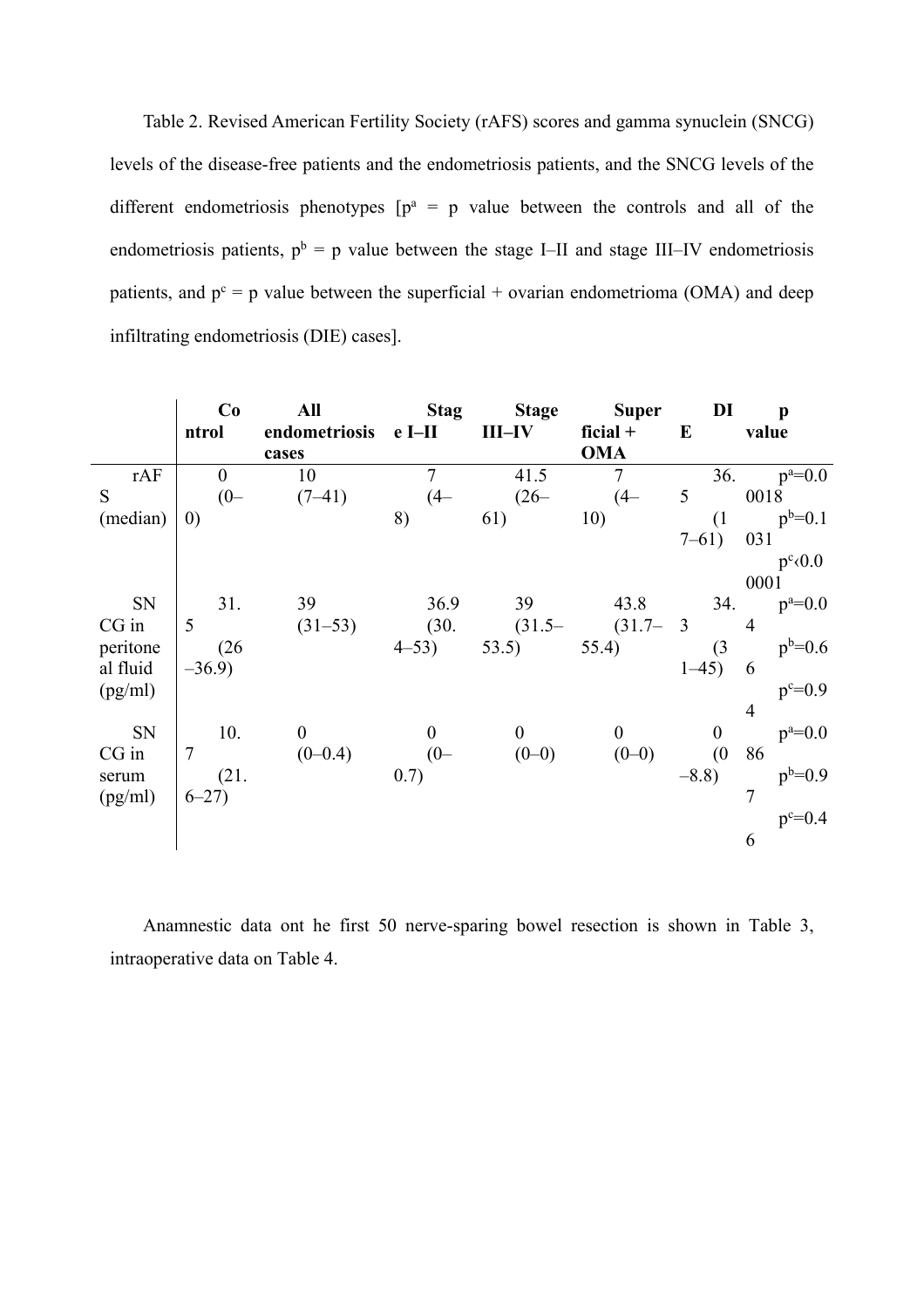Table 4. Anamnestic and demographic data of the first 50 patients operated by nervesparing bowel resection between 2004 and 2015, at Semmelweis University Ist Department of Obstetrics and Gynecology

|                           | No of cases (n) | $\frac{0}{0}$ | median±SD        |
|---------------------------|-----------------|---------------|------------------|
| Age (years, median)       |                 |               | $31,5(23-43)$    |
| Pregnancy                 |                 |               |                  |
| $\boldsymbol{0}$          | 40              | 80            | $\{0(0-1)\}$     |
| 1                         | 10              | 20            |                  |
| Infertility $n$ (%)       |                 |               |                  |
| yes                       | 30              | 60            |                  |
| no                        | 20              | 40            |                  |
| <b>Previous surgeries</b> |                 |               |                  |
| n(%)                      |                 |               |                  |
| no                        | 15              | 30            |                  |
| $\mathbf{1}$              | 25              | 50            | $\big\} 0$ (0-3) |
| 2 or more                 | 10              | 20            |                  |
|                           |                 |               |                  |

Table 5. Intraoperative data of the first 50 patients operated by nerve-sparing bowel resection between 2004 and 2015, at Semmelweis University Ist Department of Obstetrics and Gynecology

| Localization       | No of cases (n) | $\frac{0}{0}$  |  |
|--------------------|-----------------|----------------|--|
| <b>Sigma</b>       | 8               | 16             |  |
| $Sigma + rectum$   | 19              | 38             |  |
| Rectum             | 25              | 50             |  |
| $Sigma + i$ leum   | 6               | 12             |  |
| $Sigma + appendix$ | $\overline{2}$  | $\overline{4}$ |  |
| <b>Ileum</b>       |                 | $\overline{2}$ |  |
| Coecum             | $\overline{2}$  | $\overline{4}$ |  |
| Vagina             | 6               | 12             |  |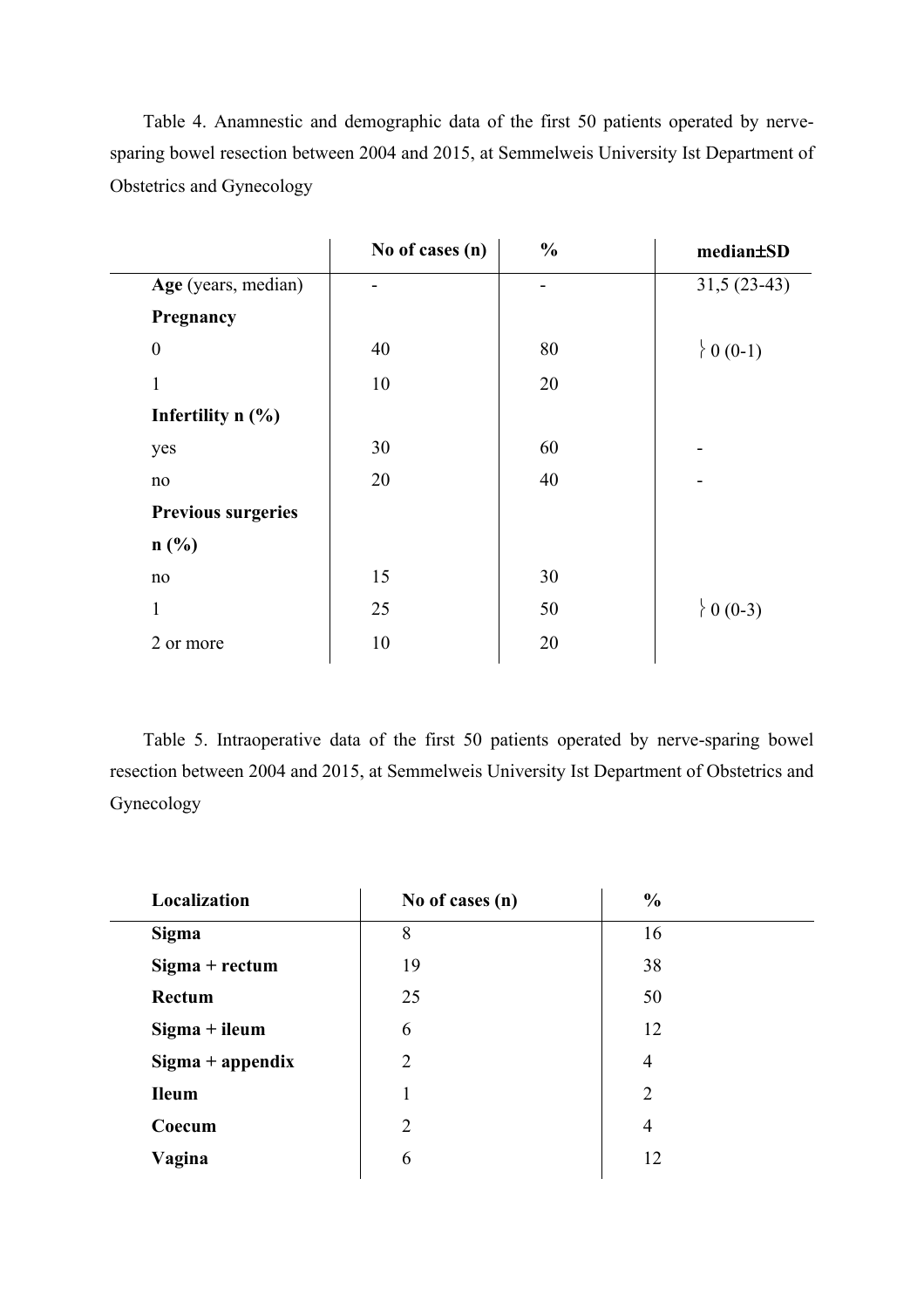According to our retrospective analysis we detected temporary bladder dysfunction in 6 patients (12%). Patients who experienced vegetative dysfunction required self-catheterisation for maximum 7 days, after one week spontaneous voiding was successful in all patients. Due to nerve-sparing approach we detected no permamnent bladder-disfunction.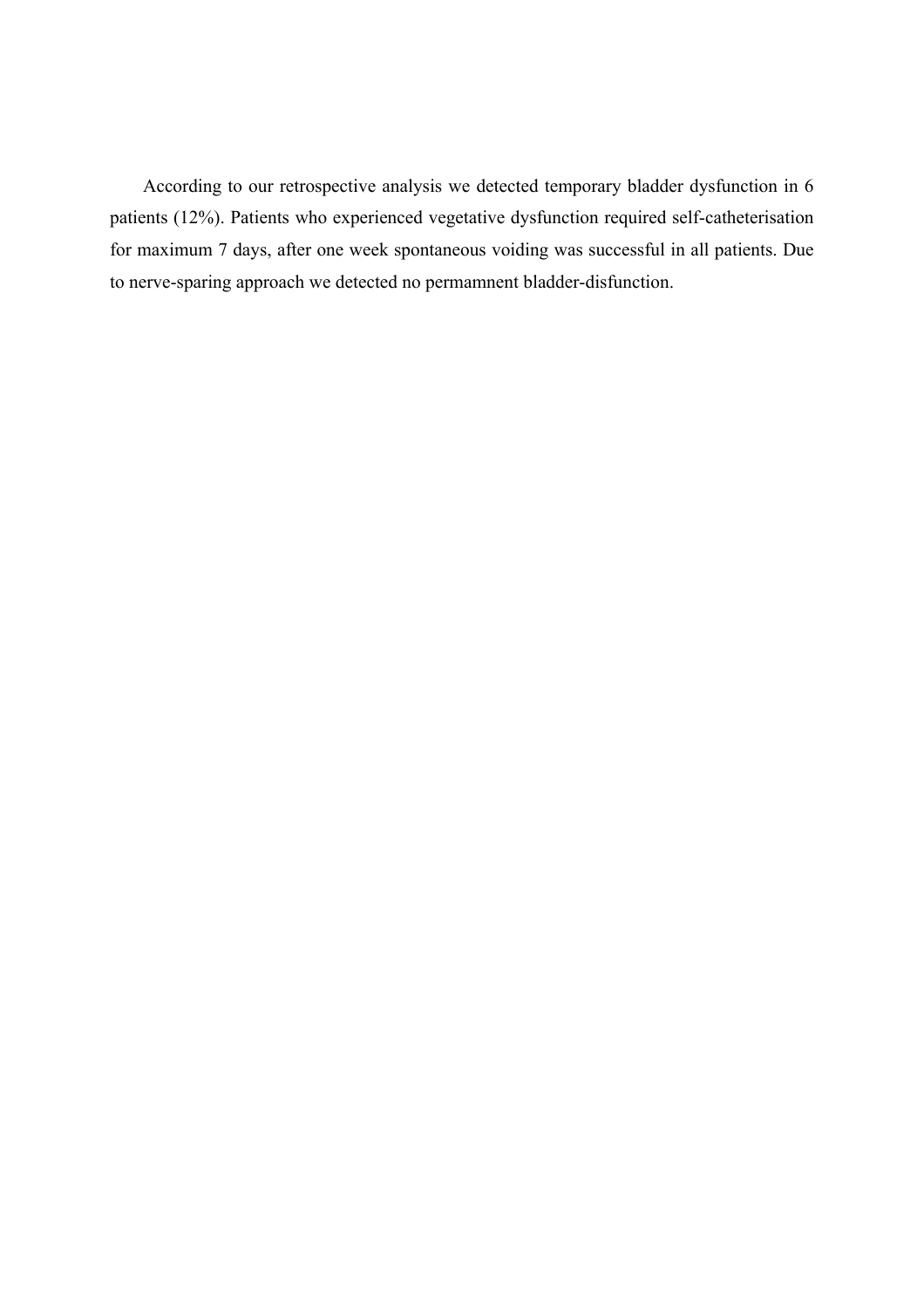#### 5. Conclusions

We are the first to present that SNCG expression in the peritoneal fluid of patients with endometriosis is statistically significantly higher than in the disease-free control group  $(p=0.04)$ . Concentrations of  $\gamma$ -synuclein in the peritoneal fluid of the endometriosis groups was 1.2-fold higher compared to the control group. However, regarding plasma SNCG levels we did not detect any significant differences between patients with endometriosis and controls

Previous data on SNCG expression was performed in a local manner, on histological samples in endometriosis cases and in malignant tumours as well. No information on the detection of  $\gamma$ -synuclein concentrations in peritoneal fluid or plasma samples are available in the literature neither in benign nor in malignant diseases. Hovewer, our results are in line with previously published data on elevated expression of SNCG in ectopic endometrium.

Based on our results we suppose that elevated SNCG expression in the peritoneal fluid of patiens with endometriosis plays a role in the pathogenesis and progression of the disease. According to previous data  $\gamma$ -synuclein has an impact on disease formation via multiple pathways, since its elevated expression inhibits BUBR1 serin/threonine mitotic checkpoint kinase, leads to induction and elevated expression of MMP2 and MMP9 enzymes and it enhances expression of  $ER\alpha$ , too. As a result SNCG has an impact on mitotic activity, stimulates remodelling, hormone-dependent signalling and neoangiogenesis by which it can play a role in the pathogenesis and progression of endometriosis. According to previous research on the pathogenesis of endometriosis, many factors (such as proinflammatory citokines) interfere with disease formation and progression in a local manner. Our results suppose that  $\gamma$ -synuclein acts locally as well. Our study shows that SNCG expression is elevated in the peritoneal fluid of patients with endometriosis while no changes were detected of its expression in the plasma. According to these results  $\gamma$ -synuclein acts locally on the pathogenesis of the disease.

Based on the previous data of the literature in physiological circumstances SNCG is present in the retina, the ophactory epithelium, the peripherial nervous system, the primary sensory neurones, the sympathetic and motoneurones, the cardiac and skeletal muscles, the pancreas, the liver and the endometrium. In studies on ovarian histological samples authors have found no expression of  $\gamma$ -synuclein in healthy ovarian tissue but appearance of the protein in praecancerous and malignant conditions. In contrast, according to our results SNCG was present in the peritoneal fluid in physiological circumstances as well, we detected a 100%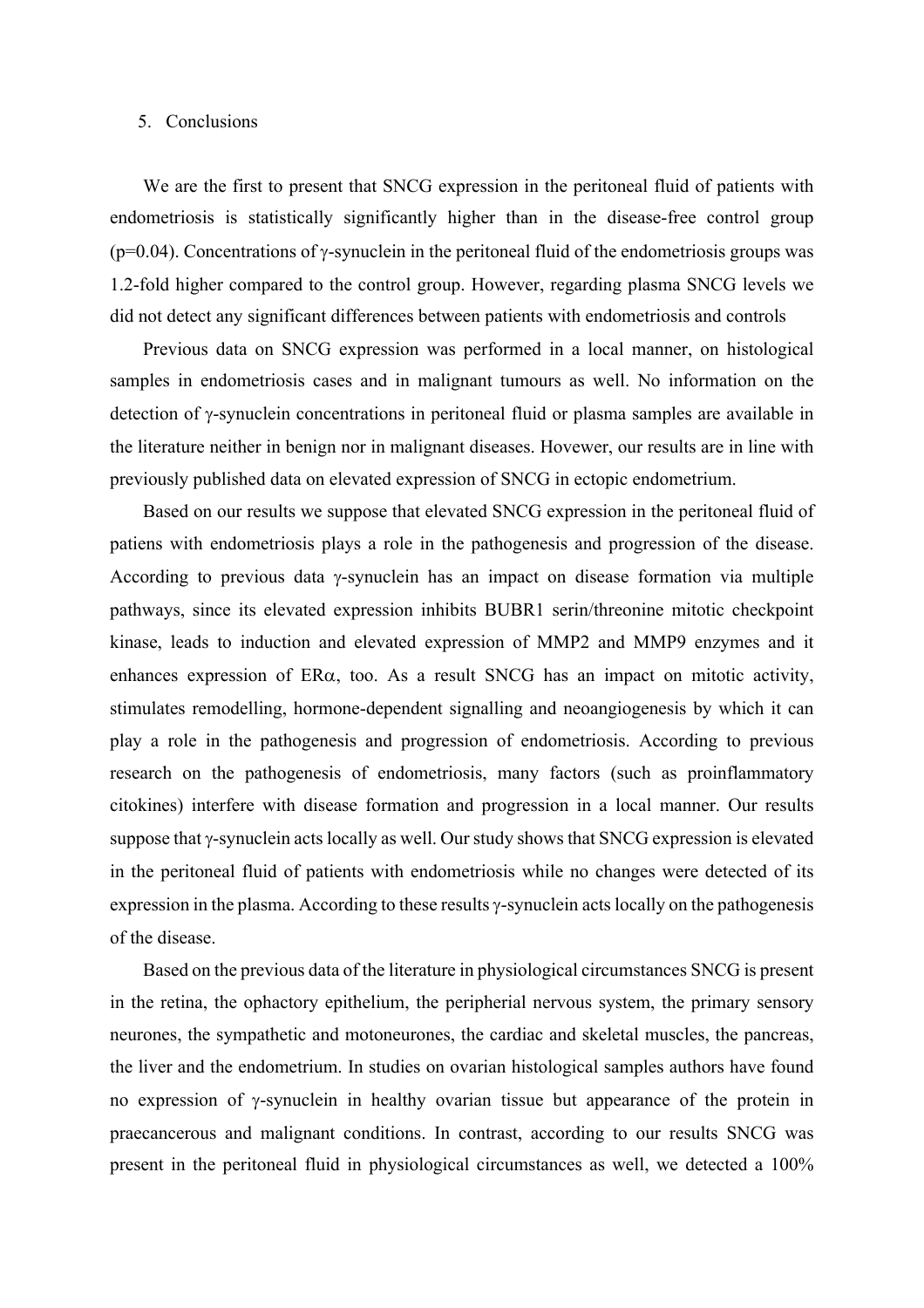positivity in the peritoneal fluid of endometriosis-free control patients. Even though our results seem to contradict previous results in the literature, comparison of these has its limitations due to the differences of the techniques used (immunhistochemistry versus ELISA). Moreover, the exact source of SNCG in the peritoneal fluid in our healthy patients is not known. Hovewer, our results raise questions regarding the physiological function of  $\gamma$ -synuclein. Its biological function needs to be further investigated.

Definitive diagnosis and (temporary) curative treatment of endometriosis is only possible via surgery. Diagnosis of the disease is still a challange since the sensitivity and specificity of imaging methods is limited. As a consequence, between the first symptom of the patient till definitive diagnosis of the disease a decade might pass. Due to these circumstances at time of surgery we are facing advanced disease in many cases which can lead to severe complications regarding the patients postoperative quality of life. Beyond the well known, ordinary complications of surgical interventions postoperative autonomic function of the patients tend to have increased focus since it has an impact on their long-term quality of life. Even though endometriosis with nerve-infiltration can lead to vegetative dysfunction by itself, radical surgery can lead to iatrogenic nerve damage which can worsen autonomic functions as well. In order to preserve vegetative innervation nerve-sparing surgical approach has been introduced.

In our study we collected the postoperative data of patients who underwent nerve-sparing laparoscopic bowel resection between March 31st 2004 and March 31st 2015 at our hospital. During this time period we performed 50 bowel resections using nerve-sparing approach. Temporary bladder dysfunction was detected in 6 cases (12%) of our patients, all of which resolved spontaneously in maximum 7 days. No patient required permanent self-cathererisation in our study group. Our results are comparable with the data seen in the literature and confirm the importance and usefulness of nerve-sparing approach in order to decrease the postoperative morbidity and to optimize quality of life of our patients. Table 5 summarizes the exprerience and results of the founding teams of nerve-sparing surgery and the results of our team concerning postoperative bladder dysfunction.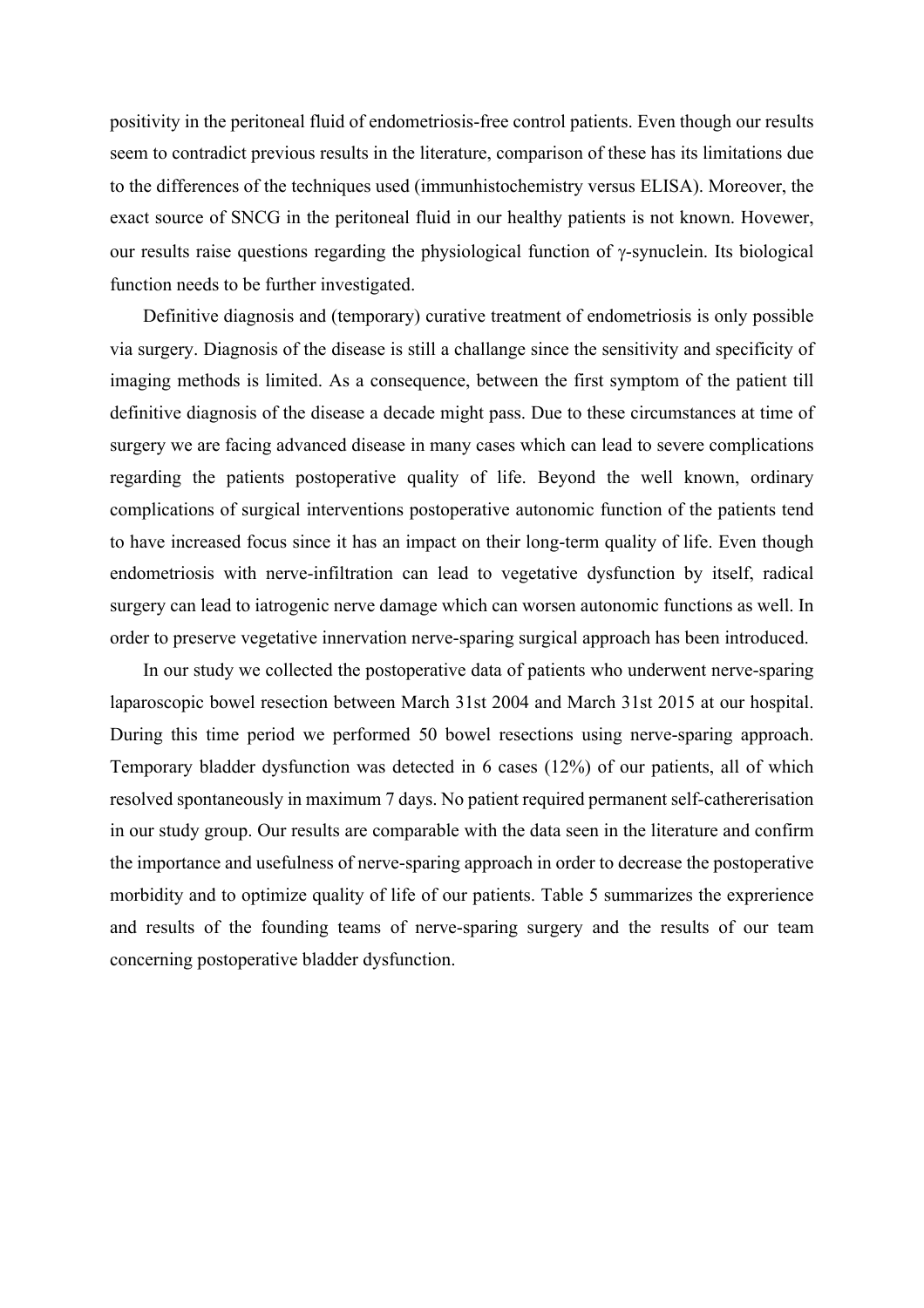| <b>Authors</b>    | No of patients | No of patients requiring<br>self-catheterisation (n)<br>and their proportion<br>compared to the whole<br>study group $(\% )$ | Average time frame while<br>self-catheterisation<br>was<br>required (days) |
|-------------------|----------------|------------------------------------------------------------------------------------------------------------------------------|----------------------------------------------------------------------------|
| Volpi et al.      | 24             | $7(29.2\%)$                                                                                                                  | 18                                                                         |
| Possover et al.   | 91             | $0(0\%)$                                                                                                                     |                                                                            |
| Kavallaris et al. | 16             | $8(18.5\%)$                                                                                                                  | no data available                                                          |
| Ceccaroni et al.  | 61             | no data available                                                                                                            | 39.8                                                                       |
| Bokor et al.      | 50             | 6(12%)                                                                                                                       | $\leq 7$                                                                   |

Table 5. Need for self-catheterisation after nerve-sparing surgery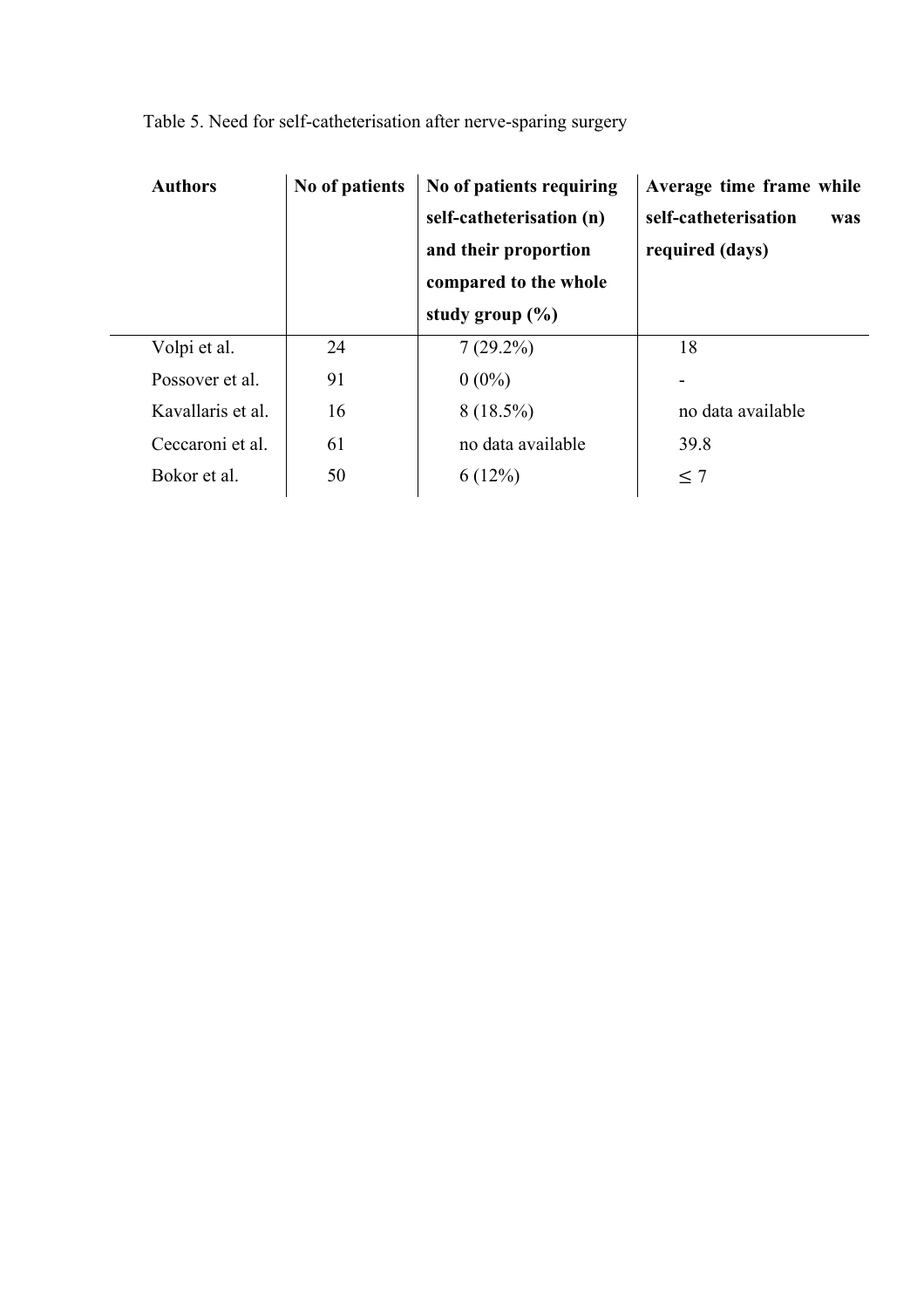#### 6. Personal references

#### References related to the thesis

N Csibi, R Brubel, N Dobó, KV Mészáros, A Molvarec, P Lukovich, J Rigó, A Bokor. gsynuclein levels are elevated in the peritoneal fluid of patients with endometriosis. Med Sci Monit, 2020: 12;26:e922137-1-e992137-6.

A Bokor, N Csibi, P Lukovich, R Brubel, JG Joó, J Rigó. Az idegkímélő műtéti technika jelentősége a mélyen infiltráló endometriosis sebészetében. Orv Hetil, 2015: Nov 29;156(48):1960-5.

References not related to the thesis

R Brubel, N Dobó, N Csibi, A Kövesdi, Sz Máté, N Ács, P Lukovich, Á Murber, A Bokor. A bélendometriosis miatt végzett műtétek hatása a fertilitásra. Orv. Hetil, 2019: Okt; 160(41):1633-1638.

A Bokor, P Lukovich, N Csibi, T D'Hooge, D Lebovic, R Brubel, J Rigó. Natural Orifice Specimen Extraction (NOSE) during Laparoscopic Bowel Resection for Colorectal Endometriosis: Technique and Outcome. J Minim Invasive Gynecol, 2018: Sep-Oct; 25(6):1065-1074.

N Csibi. Tájékoztatás és beleegyezés a nőgyógyászati endoszkópiában. In: Gerő, Gy; Molnár, GB (szerk.) Nőgyógyászati laparoszkópia és hiszteroszkópia. Budapest, Magyarország: Semmelweis Kiadó, 2017: pp.146-152.

N Dobó, A Bokor, P Fancsovits, R Brubel, N Csibi, J Rigó. Petefészekszövetautotranszplantáció lehetősége daganatos betegségek esetén. Nőgyógyászati Onkológia, 2017: 22(2-3): 42-46.

P Lukovich, N Csibi, R Brubel, K Tari, Sz Csuka, L Harsányi, J Rigó Jr, A Bokor. Prospektív vizsgálat a sigmoideoscopia diagnosztikai érzékenységének meghatározására vastagbelet infiltráló endometriosisban. Orv. Hetil, 2017: Febr. 158(7):264-269.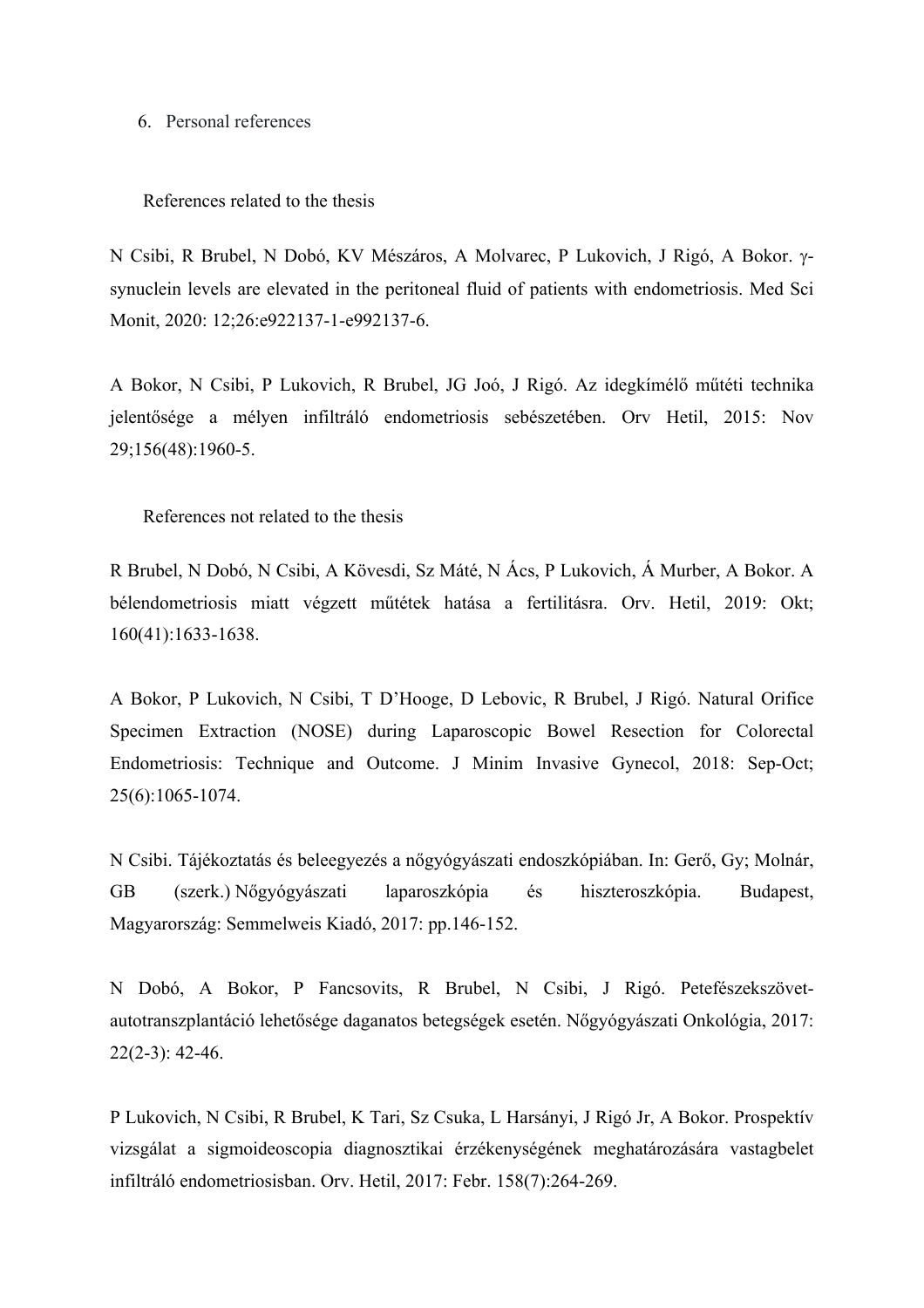P Lukovich, N Csibi, J Rigó Jr, A Bokor. Belet infiltráló endometriosis: a gasztroenterológia és a sebészeti új kihívása? Vastagbélileust okozó endometriosis három esete és irodalmi áttekintés. Orv Hetil, 2016: Dec;157(49):1960-1966.

N Csibi, A Bokor, J Rigó J. Az adenomyosis kóreredete, diagnosztikája, fogamzóképességre gyakorolt hatásai és korszerű terápiája. Nőgyógyászati Onkológia, 2016: 21(2-3): 57-62.

N Csibi, J Rigó Jr, P Lukovich, K Cseh, A Bokor. A kismedencei vegetatív beidegzés neuroanatómiája. Nőgyógyászati Onkológia, 2016: (21) 1. szám.

R Brubel, A Bokor, N Dobó, N Csibi, J Rigó Jr. Nőgyógyászati Onkológia. Az endometriosis és a daganatos megbetegedések, 2016: (21) 1. szám.

A Bokor, N Csibi, U Trzosek-Szabó, L Piros, P Nyírádi, J Rigó Jr. A húgyvezetéket infiltráló endometriosis laparoszkópos ellátása. Két esetismertetés. Nőgyógyászati Onkológia, 2016: 21:23-26.

P Lukovich, N Csibi, A Bokor. A transrectalis specimeneltávolítás sebésztechnikai kérdései. Magy Seb, 2016: Mar;69(1)20-26.

Sz Várbíró, L Sára L, P Antal, A Monori-Kiss, AM Tőkés, E Monos, R Benkő, N Csibi, M Szekeres, R Tarszabó, A Novak, P Paragi, GL Nádasy. Lower-limb veins are thicker and vascular reactivity is decreased in a rat PCOS model: concomitant vitamin D3 treatment partially prevents these changes. Am J Physiol Heart Circ Physiol, 2014: Sep 15;307(6):H848- 57.

G Masszi, R Benkő, N Csibi, EM Horváth, AM Tőkés, NJ Béres, R Tarszabó, A Buday, Cs Répás, G Békés, A Patócs, GL Nádasy, P Hamar, Z Benyó, Sz Várbíró. Endothelial relaxation mechanisms and nitrosative stress is partly restored by Vitamin D3 therapy in a rat model of polycystic ovary syndrome. Life Sci, 2013: Aug 6;93(4):133-8. pii: S0024-3205(13)00268-3.